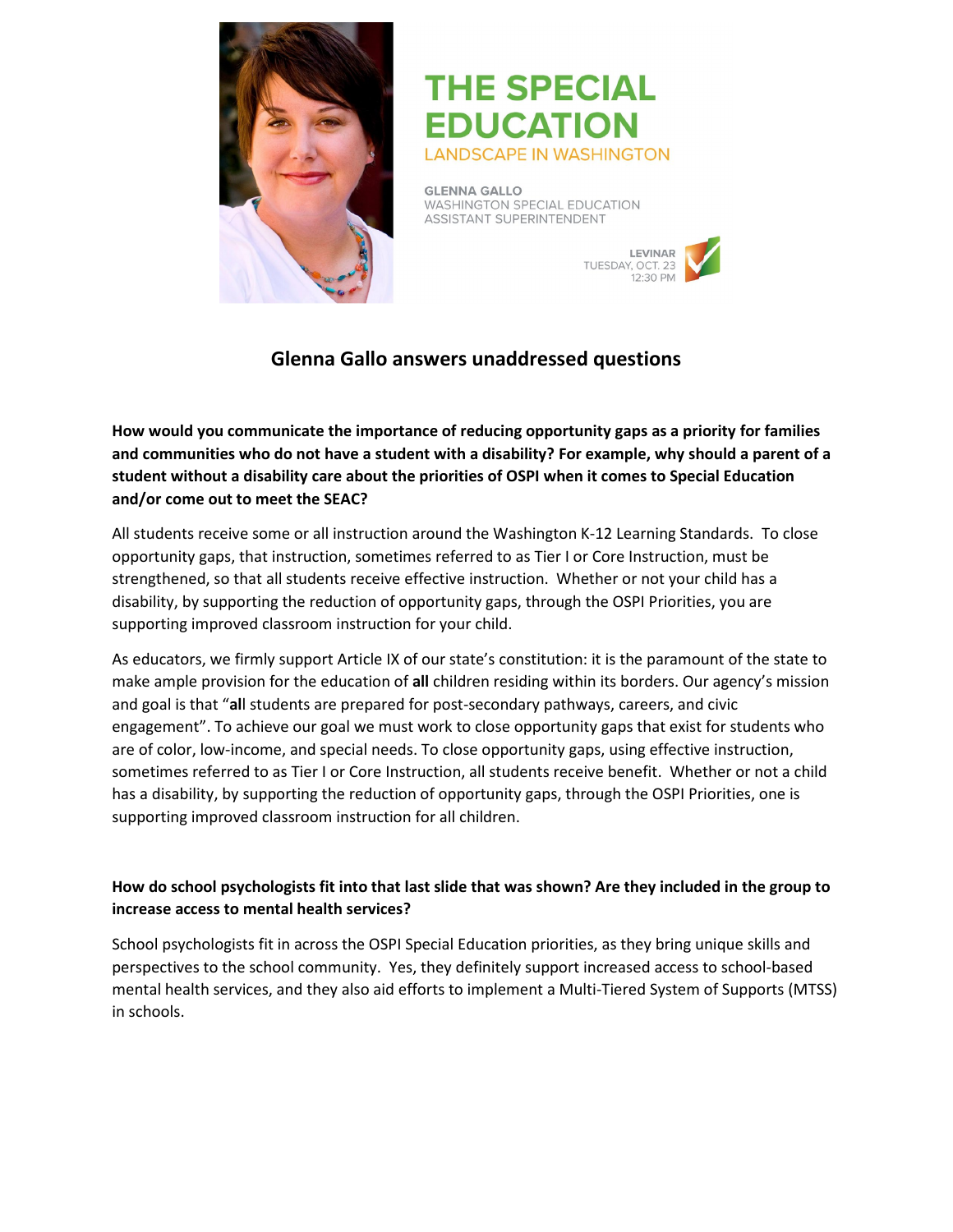#### **How would students served through a coteaching setting be funded?**

Students with an Individualized Education Program (IEP) are currently funded with 1 full-time equivalent (FTE) of Basic Education funds, and a .9609 of state special education funds. Because both general education and special education funds are generated by each student, a combination of which can be used to support co-teaching. The proposed funding changes include a higher special education multiplier for students receiving special education services in the general education classroom, which would increase funds that may also be used for co-teaching. Other state and federal funds may be used, as well. See examples included in [Unlocking State and Federal Funds to Support Student Success](http://www.k12.wa.us/ESEA/pubdocs/UnlockingStateFederalProgramFunds.pdf) and Coordinated Early Intervening Services (CEIS).

#### **Regarding the funding, I didn't see an option for 80-100% inclusion in gen ed plus intensive services. How will that encourage inclusion if there is no funding to be fully included with intensive supports?**

The tiers have not been finalized at this time, and we are identifying additional tiers that should be added and/or removed. Thank you for the suggestion, and for identifying a potential perception.

## **Do you think that altering the multipliers will create funding amounts that can lessen the reliance on Safety Net Funding?**

Yes, altering these multipliers could effectively remove the 13.5% cap on state special education funding, as well as the need for Safety Net Community Impact funds. It is unknown as to the impact on Safety Net High Needs Individual Awards at this time, as there will remain a need, and the impact of the salary changes taking place in this school year is not yet known.

## **For kids who are 80% + in the general ed classroom, is there consideration of the time for professional development for general ed teachers in how to best support that student?**

This is potentially quantifiable in the supplemental aids and services section of the IEP. The multiplier alone will not generate funds for professional development; however, Superintendent Reykdal has a proposal for an additional 3 days o[f professional learning](http://www.k12.wa.us/LegisGov/2019documents/PL-Professional-Learning-Days.pdf) for school staff, provided that it addresses equity, inclusive practices, and/or social emotional learning. Please see the decision package located here:<http://www.k12.wa.us/LegisGov/2019documents/PL-Professional-Learning-Days.pdf>

#### **Could you speak more to the tiered multiplier model; am I understanding correctly that it conflates and confuses the intensity of service needs with setting/ placement?**

The tiers have not been finalized at this time, and we are identifying additional tiers that should be added and/or removed. Thank you for the suggestion, and for identifying a potential perception, so that we can adjust the model to address it.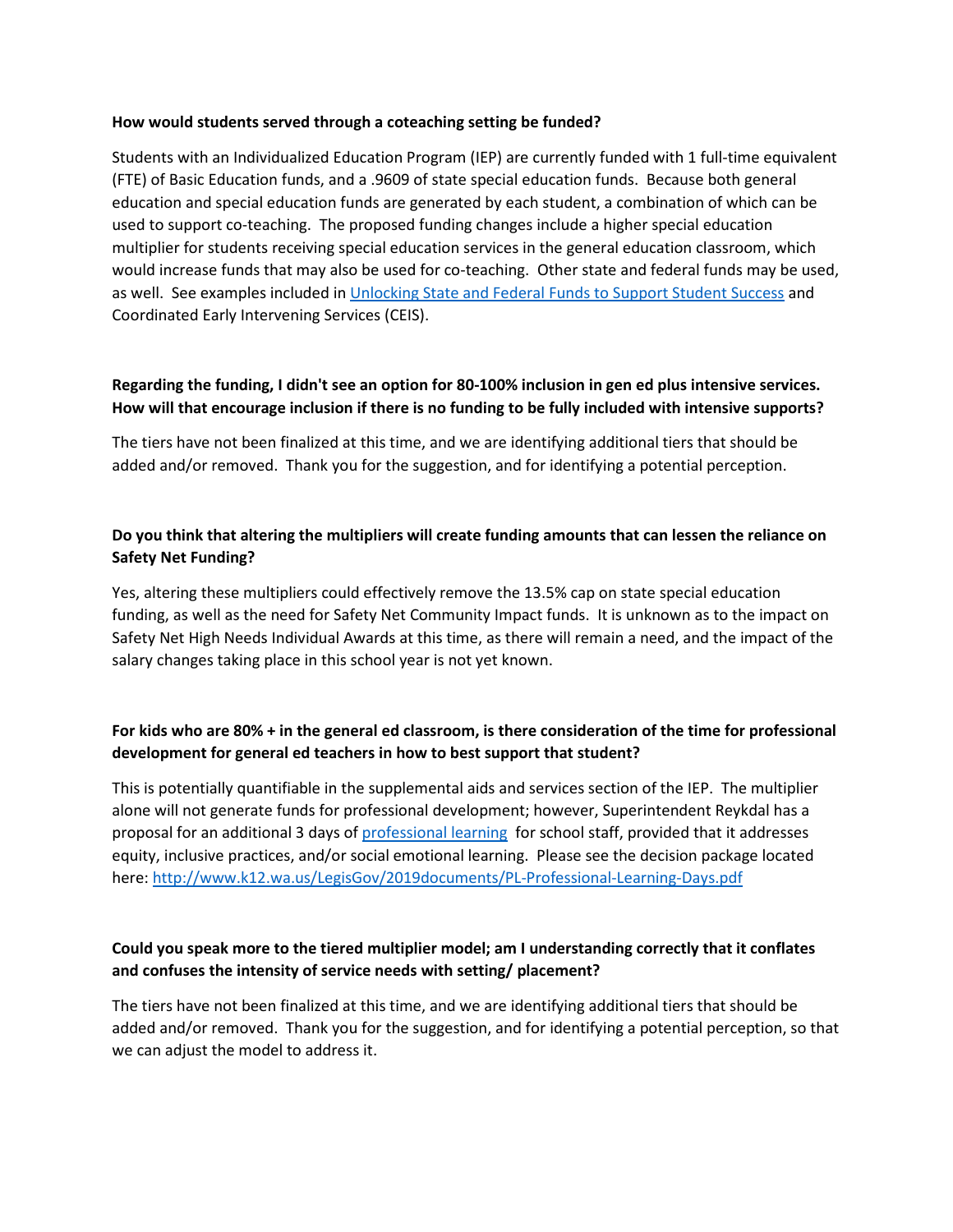**How is the state holding districts accountable for implementing research based evidence based accommodations to students directly connected to their disabilities? It has felt as a parent that the district response is more of checking of a list of accommodations from a list which is not necessarily proven to assist the child in meeting their maximum potential. That is like giving a child who needs a wheel chair a stick to assist them to see and a blind child a wheel chair to assist them to get around.**

The OSPI continues to work with ESDs and school districts to provide professional development and technical assistance around the need for evidence-based instruction and interventions for all students. This is also a component of school improvement plans, through ESSA and IDEA.

# **Multi-tiered funding model? This seems very complex and may reduce dollars to districts if they report differentiated services. They are already very short on funds because of recent legislative actions on budget and amount and use of levies. This seems to be bad timing for struggling districts.**

OSPI submitted a [budget request](http://www.k12.wa.us/LegisGov/2019documents/PL-Professional-Learning-Days.pdf) for an increased excess cost multiplier in 2018 (e.g., 1.09) which was not accepted by the legislature. The Safety Net Legislative Workgroup was requested by the Education Task Force to consider alternate multipliers, and after a review of models used by states across the nation, t the multi-tiered model was proposed. It is intended to incentivize the provision of special education services within a general education classroom and eliminate the use of local levy funds for special education within the next three biennia.

# **There is an increase in early elementary students social/emotional/behavior not being successful and looking for immediate use of special education funding for para support... how will the priorities help with an MTSS.**

I am not quite understanding the question. The priorities and collaborative efforts across OSPI support the use of an MTSS for academics, behavior, and social emotional learning. An example of this is the first ever statewide MTSS Conference this month, which will be replicated in Eastern Washington due to the success. We are looking at how to support MTSS through multiple sections at OSPI and using it as a framework to integrate efforts.

#### **What is the threshold for safety net this year?**

See Bulletin 101-18 at [http://www.k12.wa.us/BulletinsMemos/Bulletins2018/B101-18.pdf.](http://www.k12.wa.us/BulletinsMemos/Bulletins2018/B101-18.pdf) The 2018– 19 application threshold is \$31,761.

#### **On the new matrix for state funding, will that have to be reported monthly?**

Yes.